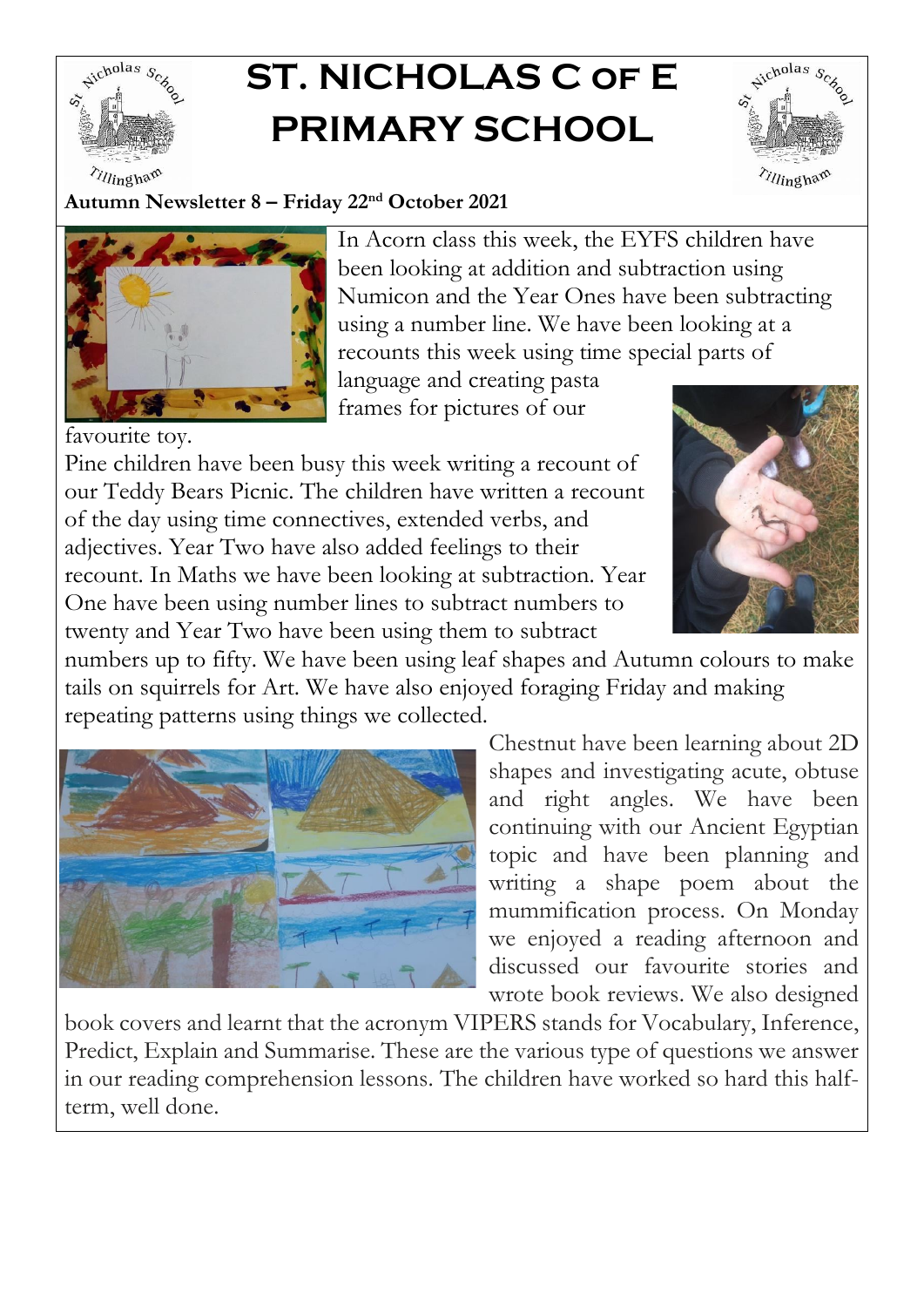In Birch Class this week, the children reached 25 marbles and enjoyed a reward of watching a film on Wednesday afternoon. In Science, we have been investigating sounds and looking at sound vibrations. We have been writing a newspaper report for story of the Trojan Horse in English and in maths we have been identifying angles in shapes and investigating quadrilaterals.





In Oak Class this week the children have been busy working on English comprehension and narrative writing. They have been writing stories based on our rainforest topic and they have been working on their use of punctuation, grammar, and spelling. They will be editing their stories after half term. They have written some exciting, gripping, and creative stories so far. In Maths they have been working on shape and angles,

using *Polydron* shapes to work out different angles and to check the lines of symmetry in different shapes. Using practical resources has helped to make Maths more fun whilst being able to see practically how Maths problems can be solved. Children have also had the opportunity to come up to the white board and show the class their mathematical workings. It was really pleasing to see how many students participated. In P.E this week Oak class had a go at tag rugby and training drills. It was so pleasing to see the whole class involved with this and giving it a go. In Art, the class have been making parrots out of card as part of our rainforest topic. These are looking fantastic and will be displayed in the classroom. Keep up the good work Oak Class.

If your child displays Covid symptoms, please do seek a PCR test and share the result with the school using [office.stnicholas@dcvst.org,](mailto:office.stnicholas@dcvst.org) particularly if it is over the next two days. If your child is required to isolate beyond the return to school date, please let us know so we can record this in the register correctly. Many thanks for your support with this.

Reminder: If you wish to contact the school via e-mail, please use the following email address: [office.stnicholas@dcvst.org.](mailto:office.stnicholas@dcvst.org)

Please note, if you receive an e-mail from

[StNicholasCofEPrimary@pupilasset.co.uk,](mailto:StNicholasCofEPrimary@pupilasset.co.uk) please do not try to reply to this e-mail address. Although your e-mail seems to send, it does not actually come through to the school. Please reply using the [office.stnicholas@dcvst.org](mailto:office.stnicholas@dcvst.org)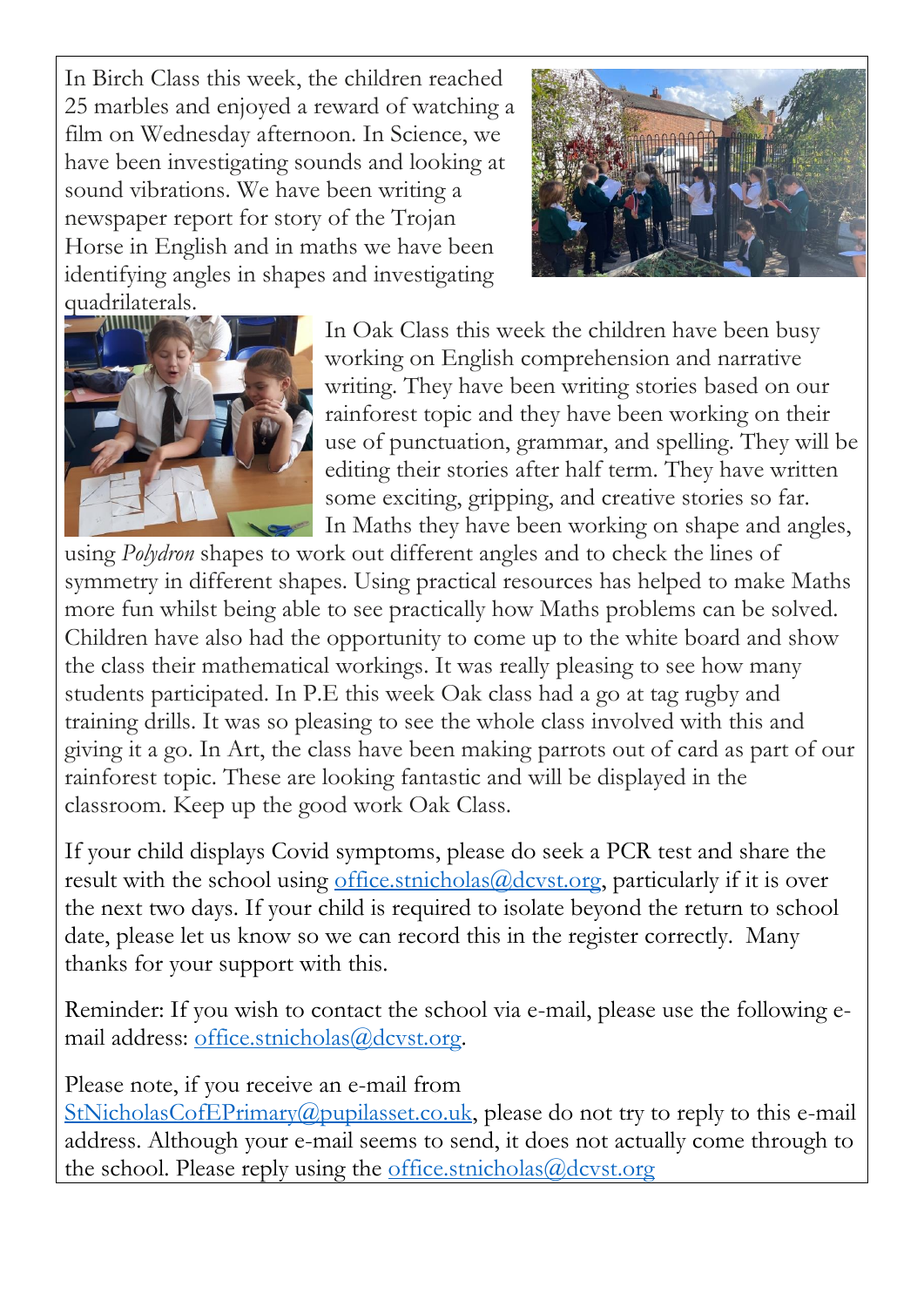We would like to wish you and your families a lovely half-term break. Please remember that Monday 1<sup>st</sup> November is an Inset Day, so children do not return to school until Tuesday 2<sup>nd</sup> November.

| Awards          |                                                      |  |
|-----------------|------------------------------------------------------|--|
| Golden Children |                                                      |  |
| Acorn -         | Stanley S, Mason. Maths: Scarlett H. Writer: Amber   |  |
| $Pine -$        | Shane, Sophie K. Maths: Jaxon. Writer: Charlotte     |  |
| Chestnut -      | Frankie, Billy, Jacob Y. Maths: Harry. Writer: Emily |  |
| Birch -         | Rocco, Jacob Bal. Maths: Lily-Rose. Writer: Esme     |  |
| Oak -           | Oliver C, Jessie, Evie. Maths: Alfie. Writer: James  |  |

## **PTA**

If you wish your child to attend the Spooky Disco, please purchase a ticket via School Money by Tuesday 2nd November. Unfortunately, tickets will be unable to be purchased after 3:30pm on this date.

## **Upcoming Events:**

**Spooky Disco** – 4<sup>th</sup> November 2021 (tickets available to buy via School Money)

**Christmas Market –** 2<sup>nd</sup> December from 3:30pm

**Santa and His Sleigh Visit Tillingham** –  $12<sup>th</sup>$  December 2021

| <b>Key Dates</b>                                               | Attendance              |
|----------------------------------------------------------------|-------------------------|
| Half-Term $-25$ <sup>th</sup> $-29$ <sup>th</sup> October 2021 | Acorn $-95.17\%$        |
| Reception 2022 Intake Open Afternoon -                         | $Pine - 87.24\%$        |
| 16 <sup>th</sup> November and 23 <sup>rd</sup> November 2021   | Chestnut $-$ 89.92%     |
| Christmas Technology Day - 26 <sup>th</sup> November 2021      | Birch $-90.46\%$        |
|                                                                | $Oak - 88.46\%$         |
| <b>INSET Days for 2021 / 2022</b>                              | Whole School $-90.34\%$ |
| 1 <sup>st</sup> November 2021                                  |                         |
| $24th$ June 2021                                               |                         |
| $27th$ June 2021                                               |                         |
|                                                                |                         |